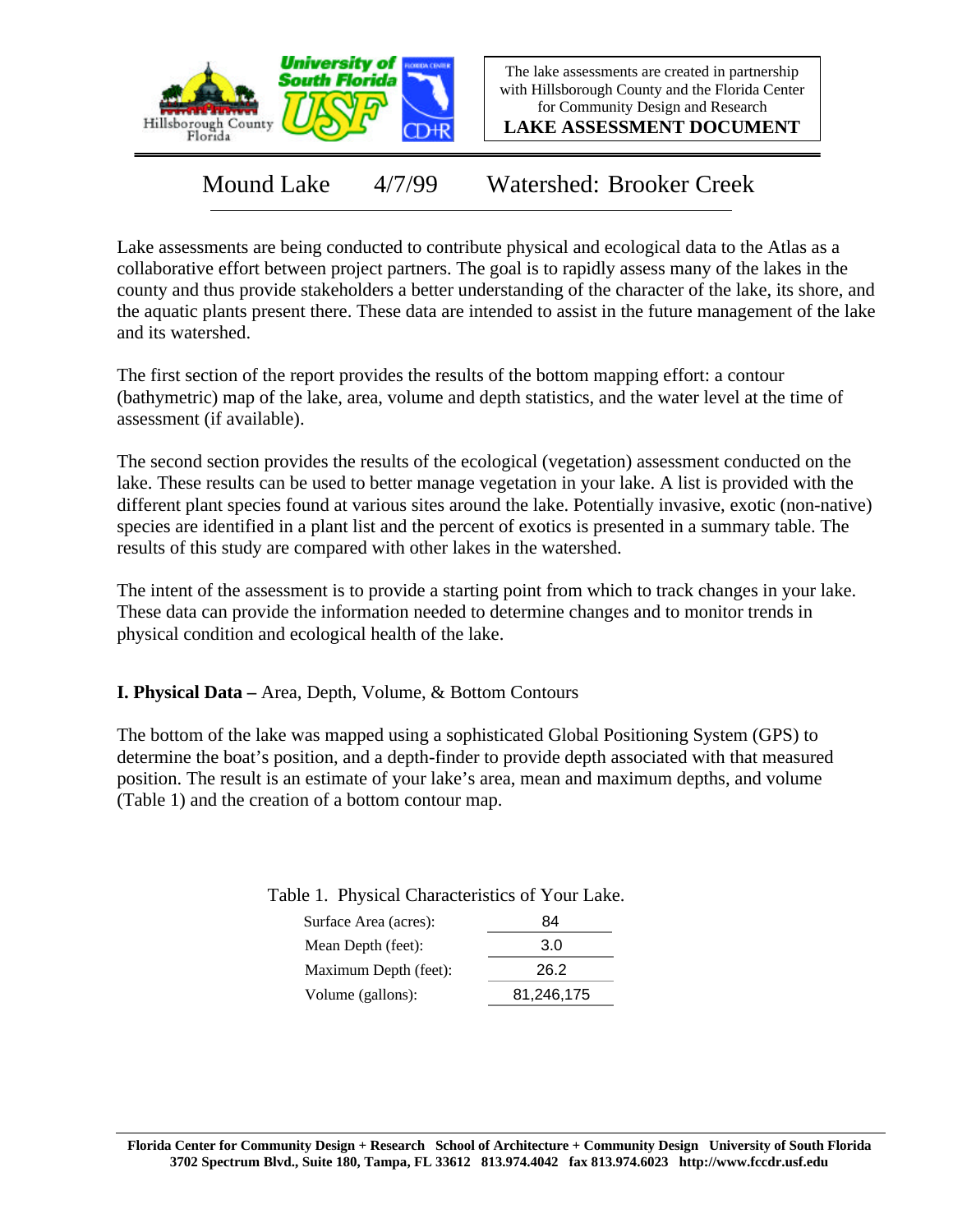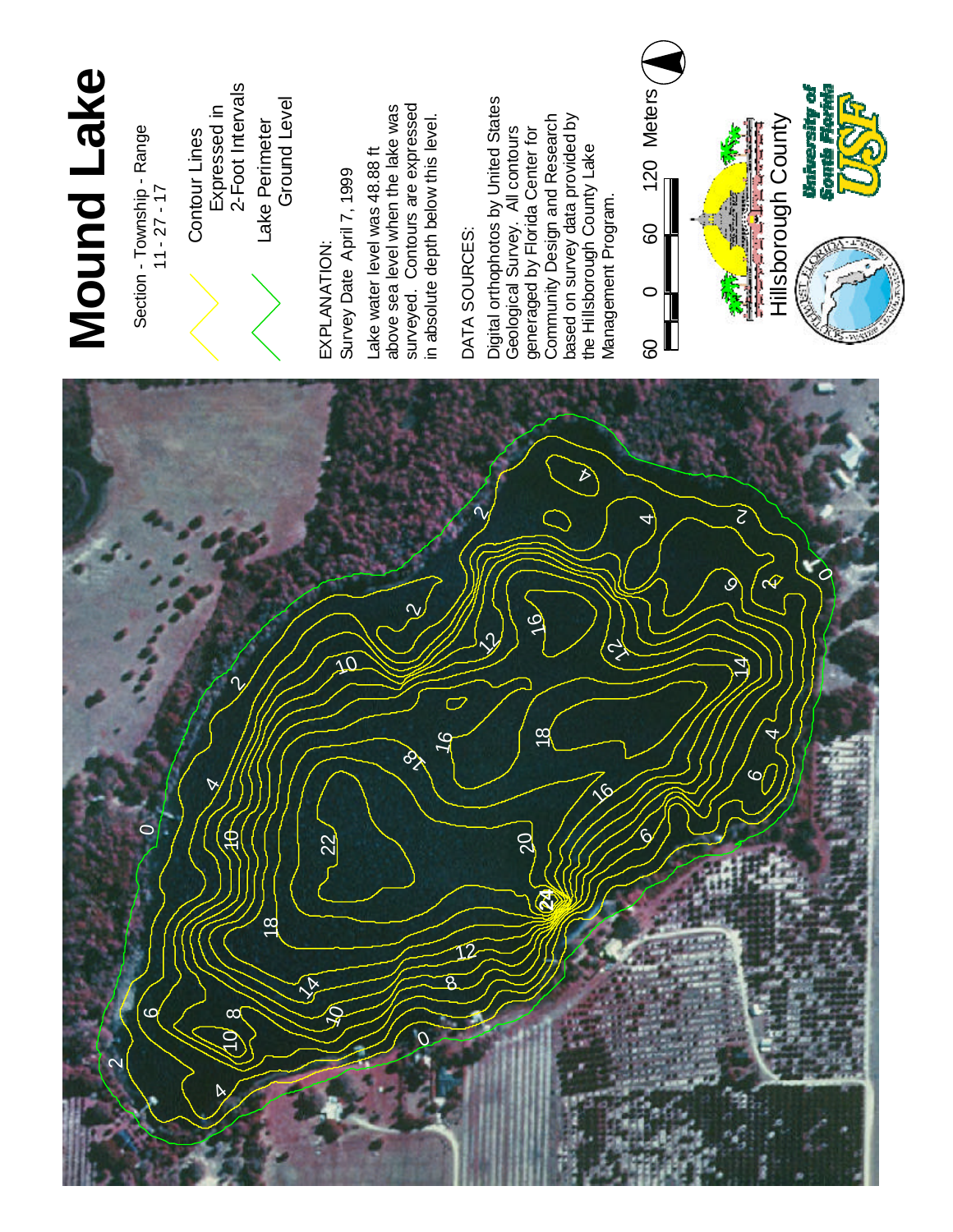

**LAKE ASSESSMENT DOCUMENT**

Mound Lake 4/7/99 Watershed: Brooker Creek

## **II. Ecological Data**

Aquatic Plant Survey

Approximately equispaced sites are haphazardly mapped around the lake and the aquatic plants at each site are surveyed. The total number of species from all sites is used to approximate the total diversity of aquatic plants and the percent of invasive-exotic plants on the lake and in the watershed (Table 2). Many of these plants are considered ecologically harmful, as they tend to out-compete native species. Such "nuisance" plants can also make boating and other recreational activities difficult or impossible. The common and scientific names of plant species found on your lake are listed in Table 3.

> Table 2. Comparison of species diversity between your lake and other assessed lakes located within your watershed.

|                        |     | Mound Lake Brooker Creek |  |
|------------------------|-----|--------------------------|--|
|                        |     | (Average)                |  |
| Number of Taxa:        | 36  | 31                       |  |
| Percent Exotic Plants: | 14% | 14%                      |  |

Table 3. Botanical and common names of the most commonly found plants on your lake. Percent frequency (of occurence), habit (location where found), status (native or exotic), and EPPC status are provided.

| Common Name                               | <b>Plant Species</b>      | Frequency | Habit     | <b>Status</b> | <b>EPPC</b> |
|-------------------------------------------|---------------------------|-----------|-----------|---------------|-------------|
| Stream Bog Moss                           | Mayaka fluviatilis        | 90%       | Submersed | Native        | <b>NL</b>   |
| Wax Myrtle                                | Myrica cerifera           | 90%       | Emergent  | Native        | NL          |
| Hydrilla, waterthyme                      | Hydrilla verticillata     | 80%       | Submersed | Exotic        |             |
| Lemon Bacopa                              | Bacopa caroliniana        | 70%       | Submersed | Native        | NL.         |
| Swamp Fern                                | Blechnum serrulatum       | 70%       | Emergent  | Native        | NL.         |
| <b>Climbing Hempvine</b>                  | Mikania scandens          | 70%       | Emergent  | Native        | NL          |
| Torpedo Grass                             | Panicum repens            | 70%       | Emergent  | Exotic        |             |
| Cypress                                   | Taxodium spp.             | 70%       | Emergent  | Native        | <b>NL</b>   |
| Southern Red Maple                        | Acer rubrum var. trilobum | 60%       | Emergent  | Native        | NL.         |
| American White Water Lily, Fragrant Water | Nymphaea odorata          | 60%       | Floating  | Native        | NL.         |
| <b>Pickerel Weed</b>                      | Pontederia cordata        | 60%       | Emergent  | Native        | NL          |
| Burhead Sedge, Cuban Scirpus              | Scirpus cubensis          | 60%       | Emergent  | Native        | NL          |
| Punk Tree, Melaleuca                      | Melaleuca quinquenervia   | 50%       | Emergent  | Exotic        |             |
| Maidencane                                | Panicum hemitomon         | 50%       | Emergent  | Native        | NL.         |
| Pine Tree                                 | Pinus spp.                | 50%       | Emergent  | Native        | NL.         |
| Smallfruit Beggarticks                    | <b>Bidens mitis</b>       | 40%       | Emergent  | Native        | <b>NL</b>   |

Florida Center for Community Design + Research School of Architecture + Community Design University of South Florida 3702 Spectrum Blvd., Suite 180, Tampa, FL 33612 813.974.4042 fax 813.974.6023 http://www.fccdr.usf.edu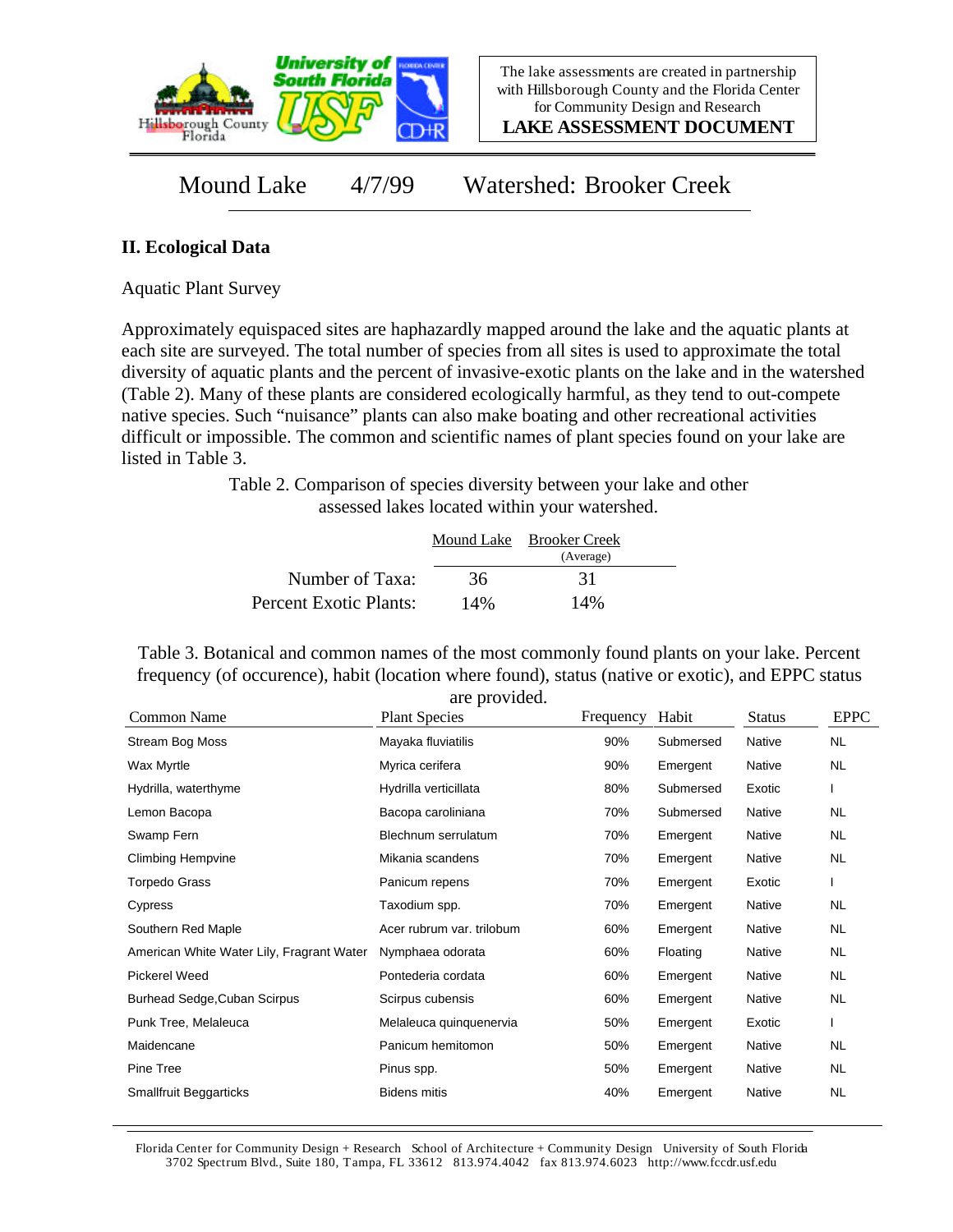## Mound Lake 4/7/99 Watershed: Brooker Creek

| Dahoon Holly                           | llex cassine                      | 40% | Emergent  | Native        | NL.       |
|----------------------------------------|-----------------------------------|-----|-----------|---------------|-----------|
| Redbay                                 | Persea borbonia                   | 40% | Emergent  | <b>Native</b> | NL.       |
| <b>Bladderwort</b>                     | Utricularia spp.                  | 40% | Submersed | Native        | NL.       |
| Rush Fuirena                           | Fuirena spp.                      | 30% | Emergent  | Native        | NL.       |
| Water Primroses, Primrosewillow        | Ludwigia spp.                     | 30% | Emergent  | Unknown       | NL.       |
| Banana Lily, Big Floatingheart         | Nymphoides aquatica               | 30% | Floating  | Native        | <b>NL</b> |
| Royal Fern                             | Osmunda regalis                   | 30% | Emergent  | Native        | NL.       |
| Cattails                               | Typha spp.                        | 30% | Emergent  | Native        | NL.       |
| Wild Taro, Dasheen, Coco Yam           | Colocasia esculenta               | 20% | Emergent  | Exotic        |           |
| Southern Wood Fern                     | Dryopteris Iudoviciana            | 20% | Emergent  | Native        | NL.       |
| Manyflower Marshpennywort, Water Penny | Hydrocotyl umbellata              | 20% | Emergent  | <b>Native</b> | NL.       |
| Spatterdock, Yellow Pondlily           | Nuphar lutea var. advena          | 20% | Floating  | Native        | NL.       |
| Water Spangles, Water Fern             | Salvinia minima                   | 20% | Floating  | Native        | NL.       |
| <b>Bluestem</b>                        | Andropogon spp.                   | 10% | Emergent  | Unknown       | NL.       |
| Common Buttonbush                      | Cephalanthus occidentalis         | 10% | Emergent  | <b>Native</b> | <b>NL</b> |
| Baldwin's Spikerush, Roadgrass         | Eleocharis baldwinii              | 10% | Submersed | Native        | NL.       |
| Black Gum, Swamp Tupelo                | Nyssa sylvatica var. biflora      | 10% | Emergent  | Native        | <b>NL</b> |
| Laurel Oak; Diamond Oak                | Quercus laurifolia                | 10% | Emergent  | Native        | NL.       |
| Willow                                 | Salix spp.                        | 10% | Emergent  | Native        | NL.       |
| Creeping Oxeye                         | Sphagneticola (Wedelia) trilobata | 10% | Emergent  | Exotic        | Ш         |
|                                        |                                   |     |           |               |           |